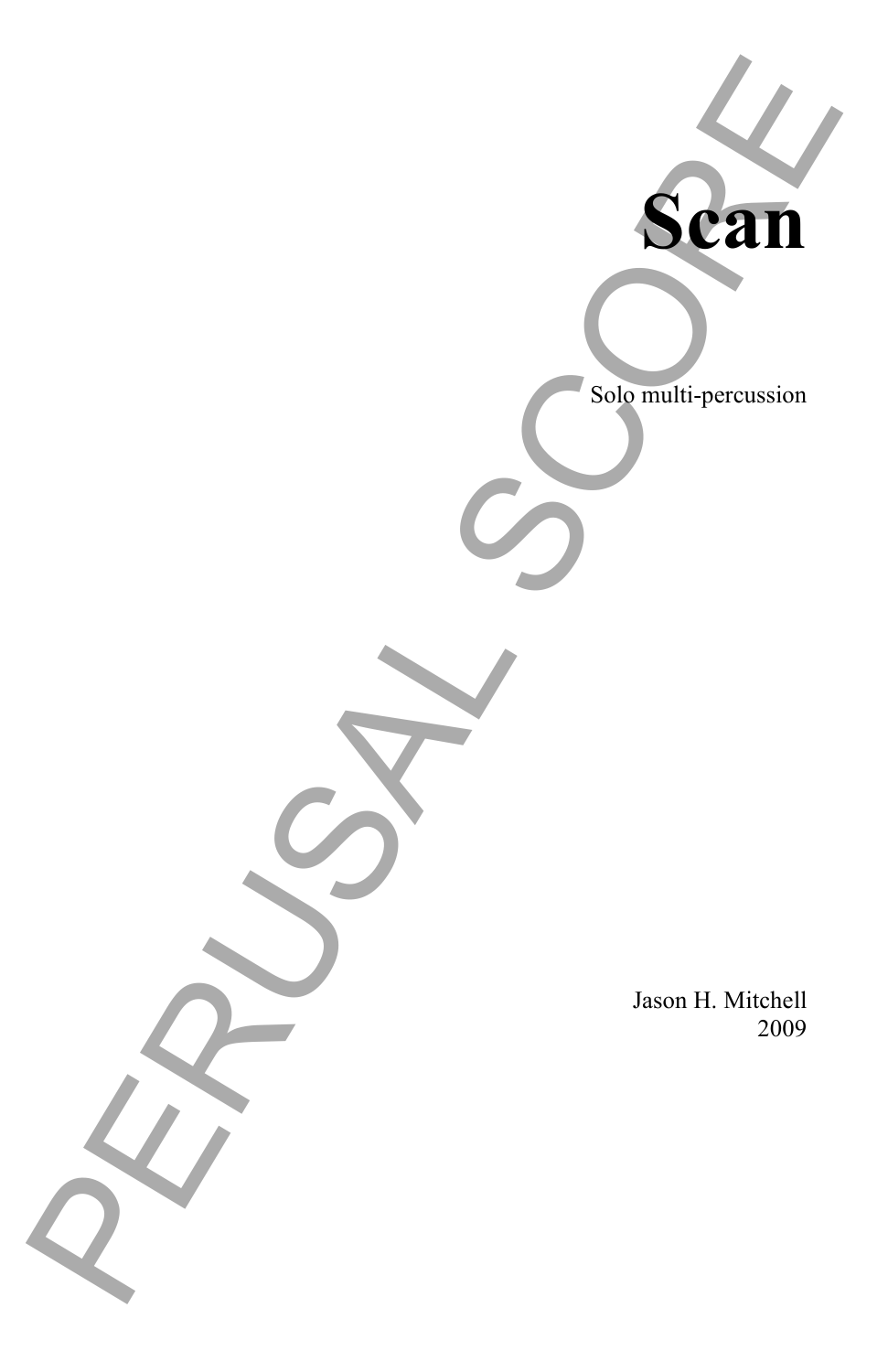

# **Program Notes:**

This work was inspired by a road trip through Pennsylvania. As I drove through the state's multitude of valleys, I selected the "scan" mode on the radio, which would play five seconds of a station with strong reception before moving to the next one.

I was enthralled by the variety of the broadcasting: music, talk radio, static, and complete silence.

As the journey progressed, the presence of so many small towns within the small valleys caused many of the stations to share signal crosstalk, which I found most fascinating.

This crosstalk reminded me of my youth in deep South Texas. The land area, while quite large, had very few radio stations on the American side of the border. As a result, I spent many nights—when the radio signals traveled farther without interference—listening to rock stations broadcast from Mexico and from other distant cities in Texas.

Many times these stations would be very weak—full of static or crosstalk—while at other times, the stations would have a strong signal without any interference.

*Scan* was generated using GRACE by Heinrich Taube and FOMUS by David Psenicka.

## **Duration:**

7'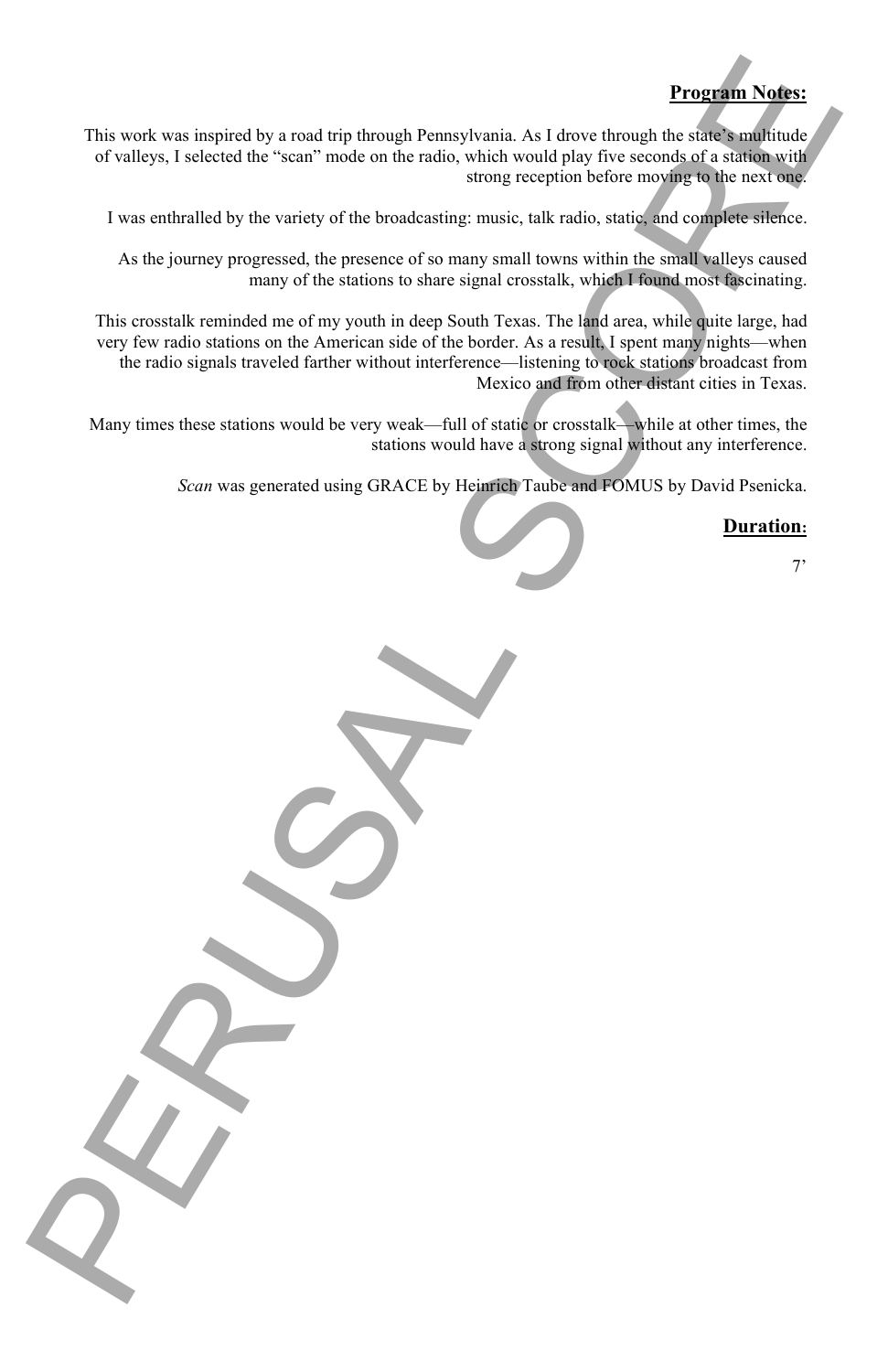## **Note to the Performer:**

There are five staves in this work. See explanations below for each.

#### **1) Babble**

This staff contains two different vocal instructions: "gibberish" and "clear speech."

gibberish – the text for this event should be unintelligible without being ridiculous. This event is always notated beneath the staff. A text box has been included in the score for ease of performance.

clear speech – the text for this event should be clearly enunciated. Please use a variety of texts so that each event is different in character. This event is always notated above the staff. A text box has been included in the score for ease of performance.

#### **2) Booms**

This staff corresponds to five different found objects, preferably "semi-resonant" boxes such as timpani flight cases, cardboard boxes, etc.



### **3) Drive**

This found object should be dry and non-resonant similar in sound to a practice pad.

#### **4) Sparse**

These four found objects should be resonant and metallic such as suspended cymbals.

### **5) Static**

This staff consists of two separate instruments, 1) vocal and 2) a found object. There will instances when both instruments occur and these will be marked by notes both above and below the center line, as shown below:

The first, which appears above the center line, is a vocalized static sound.

The second, which appears below the centerline, is a found object. The object should sound like brushes sweeping a snare drum (similar to the sound achieved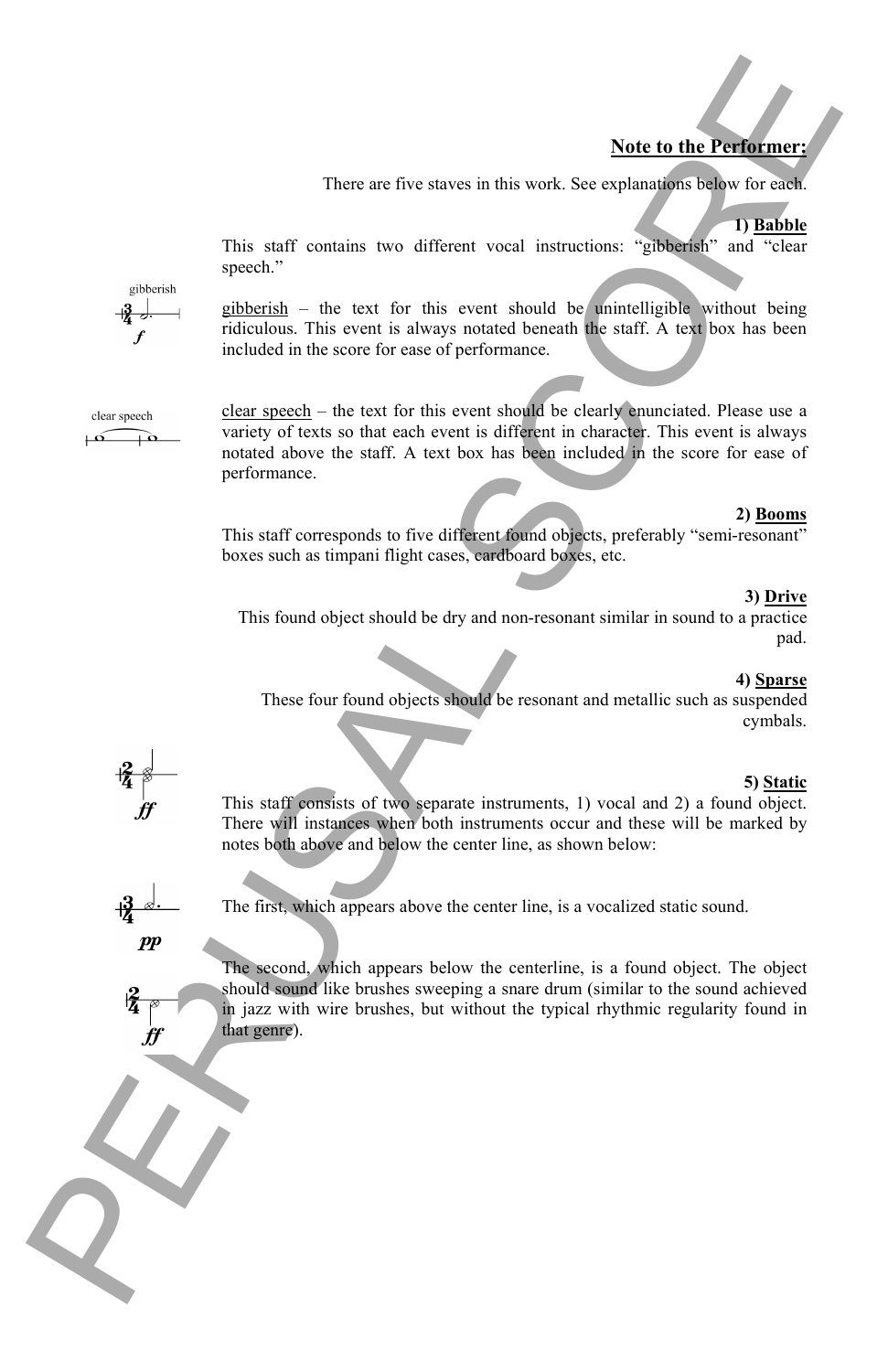

Scan

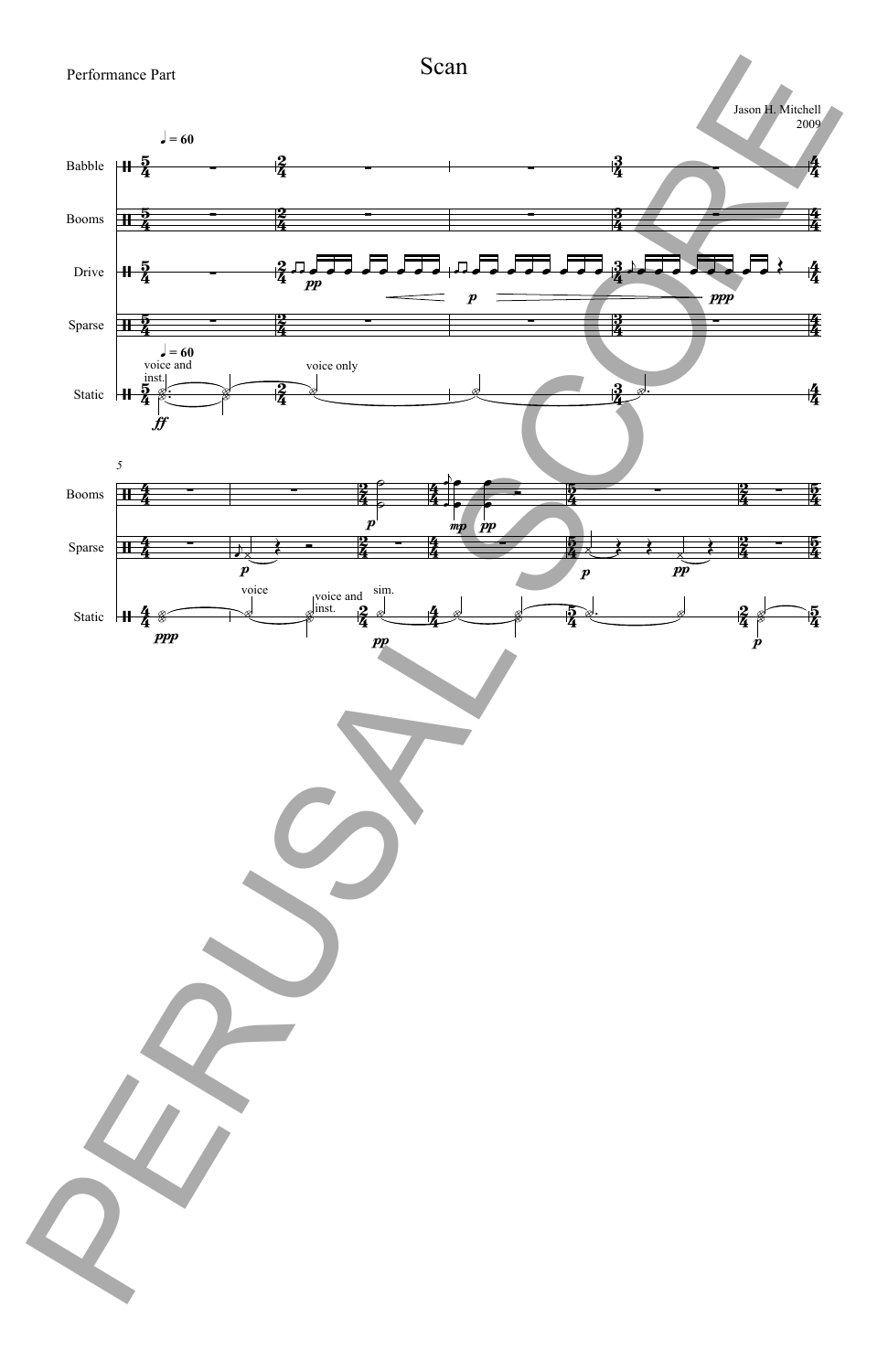